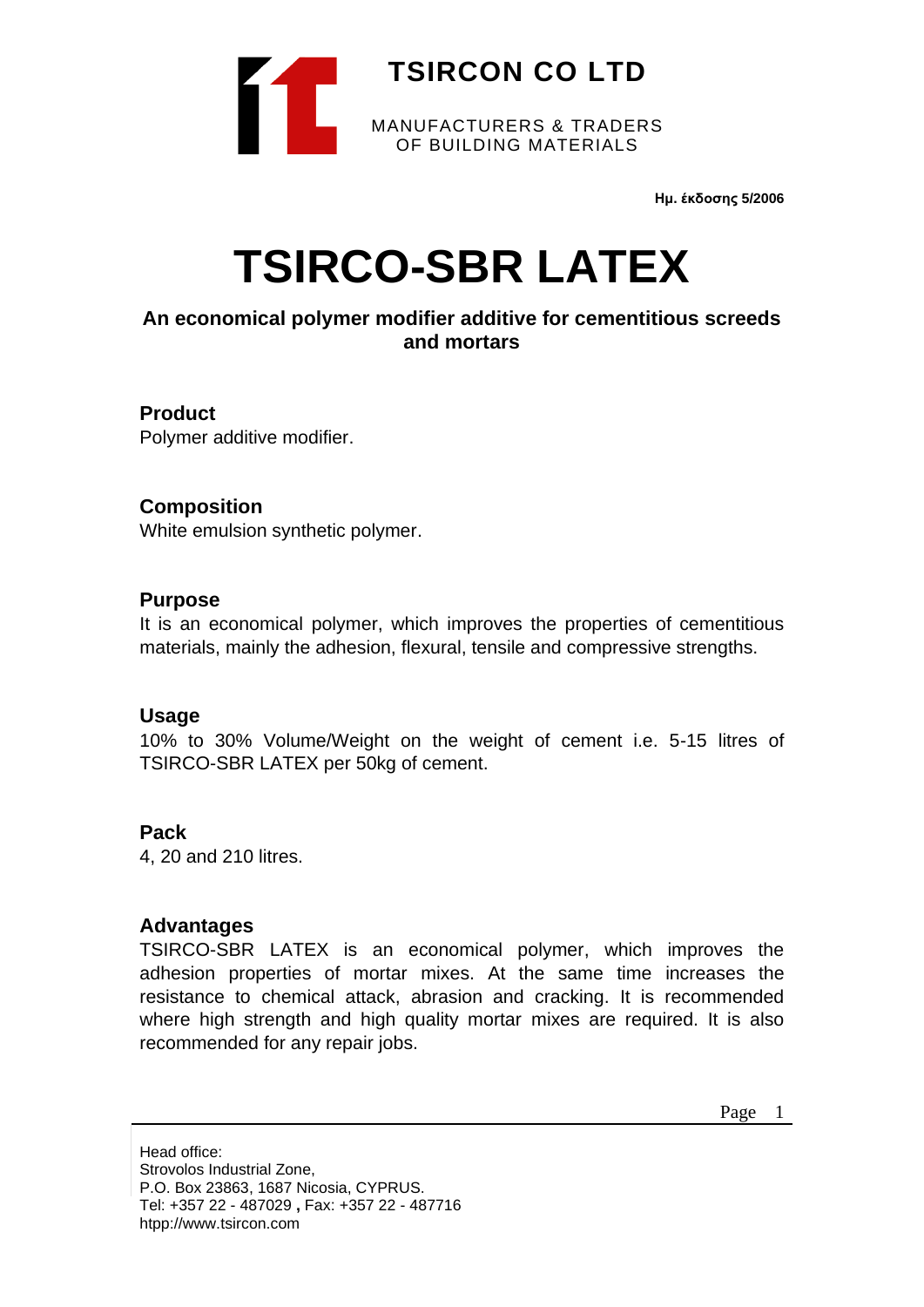

#### **Introduction**

TSIRCO-SBR LATEX is formulated to be used as an admixture with cement mixtures. When added to concrete and mortars, TSIRCO-SBR LATEX increases their tensile strength, their resistance to abrasion their workability, and also allows the reduction of the *water* to *cement* ratio. This leads to a stronger mix, less permeable to water. TSIRCO-SBR LATEX improves the adhesion of mortar to various substrates, such as mature concrete. As a primer, TSIRCO-SBR LATEX improves bonding.

## **Typical properties:**

Composition: A milky-white emulsion of styrene-butadiene. Solids content: 13% Specific gravity: 1.00 pH: 8

**Dosage:** Depending on the intended use, the normal dosage of TSIRCO-SBR LATEX should be in the range of 10% to 30% of the weight of cement used. The effect on setting and hardening will be insignificant at this range. If the dosage is increased, the cement will hydrate at a slower rate. If used in thin screeds, the substrates must be well wetted and without any ponding of water, before the application of the mix. Care must be taken to avoid premature drying.

**Where to use:** Some common applications of TSIRCO-SBR LATEX include:

- durable renders and screeds
- floor repairs
- crack sealing
- tile bedding
- acid resistant floors in dairy plants, abattoirs e.t.c.

TSIRCO-SBR LATEX can also be used as an adhesive material.

Head office: Strovolos Industrial Zone, P.O. Box 23863, 1687 Nicosia, CYPRUS. Tel: +357 22 - 487029 **,** Fax: +357 22 - 487716 htpp://www.tsircon.com

Page 2